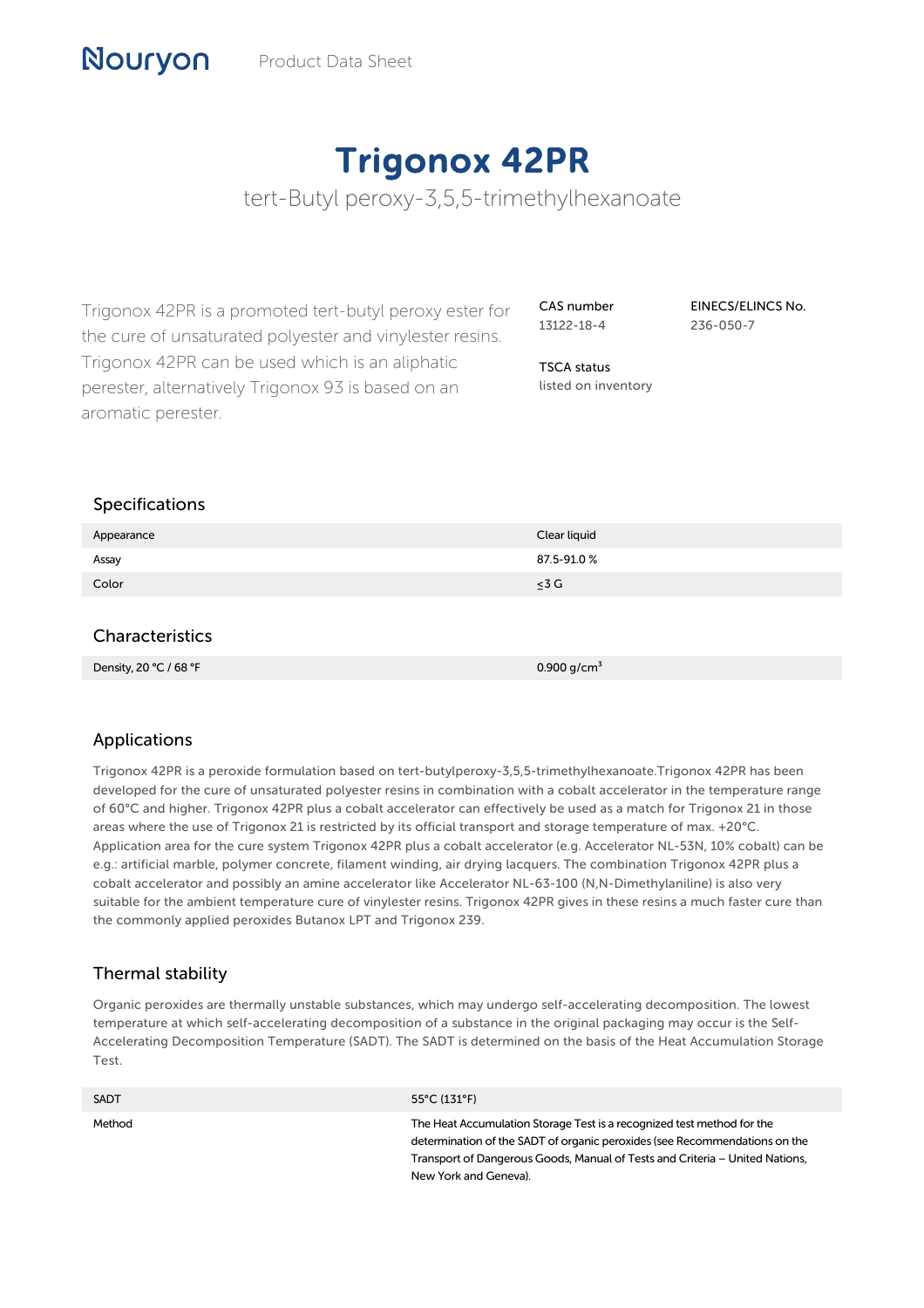## Storage

Due to the relatively unstable nature of organic peroxides a loss of quality can be detected over a period of time. To minimize the loss of quality, Nouryon recommends a maximum storage temperature (Ts max.) for each organic peroxide product

| Ts Max.     | 25°C (77°F)                                                                                                                                                                 |
|-------------|-----------------------------------------------------------------------------------------------------------------------------------------------------------------------------|
| Ts Min.     | -20°C ( -4°F)                                                                                                                                                               |
| <b>Note</b> | When stored under these recommended storage conditions, Trigonox 42PR will<br>remain within the Nouryon specifications for a period of at least 3 months after<br>delivery. |

#### Packaging and transport

The standard packaging is a 30-liter HDPE can (Nourytainer) for 25 kg peroxide solution. Both packaging and transport meet the international regulations. For the availability of other packed quantities contact your Nouryon representative. Trigonox 42PR is classified as Organic peroxide type D; liquid, Division 5.2; UN 3105; PG

## Safety and handling

Keep containers tightly closed. Store and handle Trigonox 42PR in a dry well-ventilated place away from sources of heat or ignition and direct sunlight. Never weigh out in the storage room. Avoid contact with reducing agents (e.g. amines), acids, alkalis and heavy metal compounds (e.g. accelerators, driers and metal soaps). Please refer to the Safety Data Sheet (SDS) for further information on the safe storage, use and handling of Trigonox 42PR. This information should be thoroughly reviewed prior to acceptance of this product. The SDS is available at nouryon.com/sds-search

## Major decomposition products

Carbon dioxide, Methane, tert-Butanol, Acetone, 3,3,5-trimethylhexanoic acid